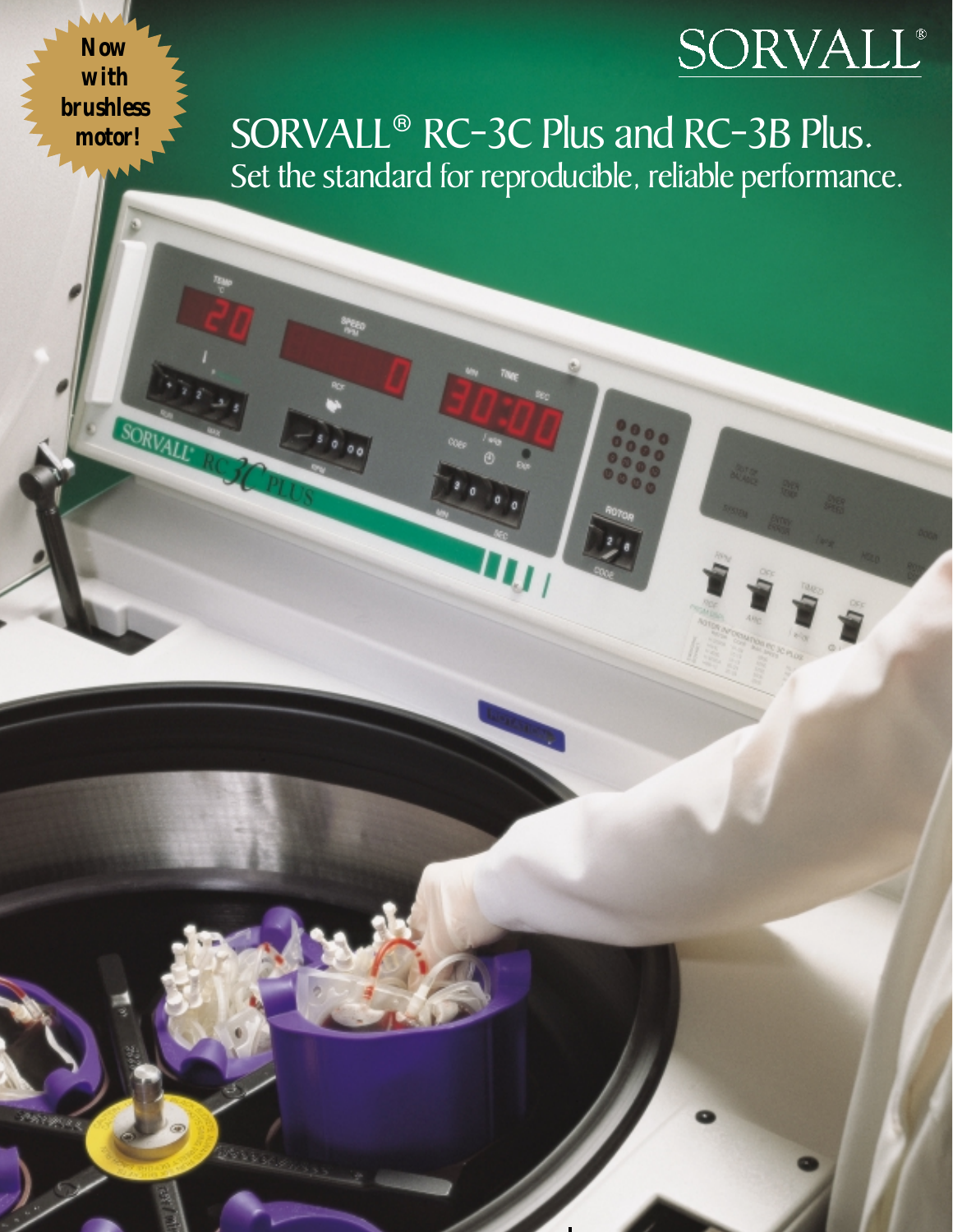# **SORVALL® RC-3C Plus and RC-3B Plus lowspeed, refrigerated centrifuges offer the highest level of reproducibility and reliability.**

SORVALL**®** centrifuges have been an industry standard for quality and reliability for over 50 years. Whether at work in a clinical laboratory, a blood bank, a university or an industrial setting, SORVALL**®** lowspeed centrifuges can be relied upon to deliver safe, reproducible and trouble-free results for many years. RC-3C Plus and RC-3B Plus lowspeed centrifuges feature large capacity and quiet, low-heat operation made possible by time-tested drive and refrigeration systems. And like all SORVALL**®** centrifuge products, they come with many built-in safety and environmental features, including SUVA**®** CFC-free refrigerants. SUVA**®** CFC-free refrigerants provide equivalent and efficient cooling while helping to preserve the environment.

### <sup>l</sup> **Unsurpassed Reliability– Industry**-**Wide**

You can depend on the RC-3C Plus and RC-3B Plus to keep productivity high. Their well-deserved reputations for reliability are based on a lower breakdown and service call rate than any other lowspeed centrifuge on the market.

### <sup>l</sup> **Quiet, Low**- **Heat Operation**

In both models, noise levels are less than 58 decibels – lower than a normal conversation, which is measured at 60 dB. Noise levels have been reduced while refrigerations efficiency has been increased.

### <sup>l</sup> **Automatic Rate Control**

Automatic Rate Control improves the resolution and yield of separations by ensuring smooth starts and soft stops, preserving density gradients and minimizing pellet resuspension. Automatic rate control is a standard feature on the RC-3C Plus.

### <sup>l</sup> **Most Imbalance**- **Tolerant Drive in the Industry**

Both the RC-3C Plus and RC-3B Plus have a powerful 2.5 HP direct drive utilizing the SORVALL**®** GyroAction self-centering drive system, which is imbalance tolerant up to 50 grams.

### <sup>l</sup> **Lower Maintenance– Brushless Motor**

The RC-3C Plus and RC-3B Plus now have brushless motors providing increased uptime by eliminating the need to change brushes.

### **Proven Reliability Enhanced Reproducibility**

### <sup>l</sup> **Advanced Microprocessor Control**

The RC-3C Plus uses advanced microprocessors to control speeds of centrifugation, time of run, and temperature of run–all within precise limits.

### <sup>l</sup> **Programmable Operations**

To help insure reproducibility, operations on the RC-3C Plus are programmable. You can store 10 distinct programs, which can be recalled with a single button.

### <sup>l</sup> **Automated RCF Determination**

Automated RCF Determination improves accuracy and eases method and protocol transfer for laboratories using the RC-3C Plus.

### **1 Built-In ω<sup>2</sup>dt Integrator**

The RC-3C Plus has a built-in  $\omega^2$ dt Integrator which calculates the cumulative centrifugal force to enhance the reproducibility of separations.

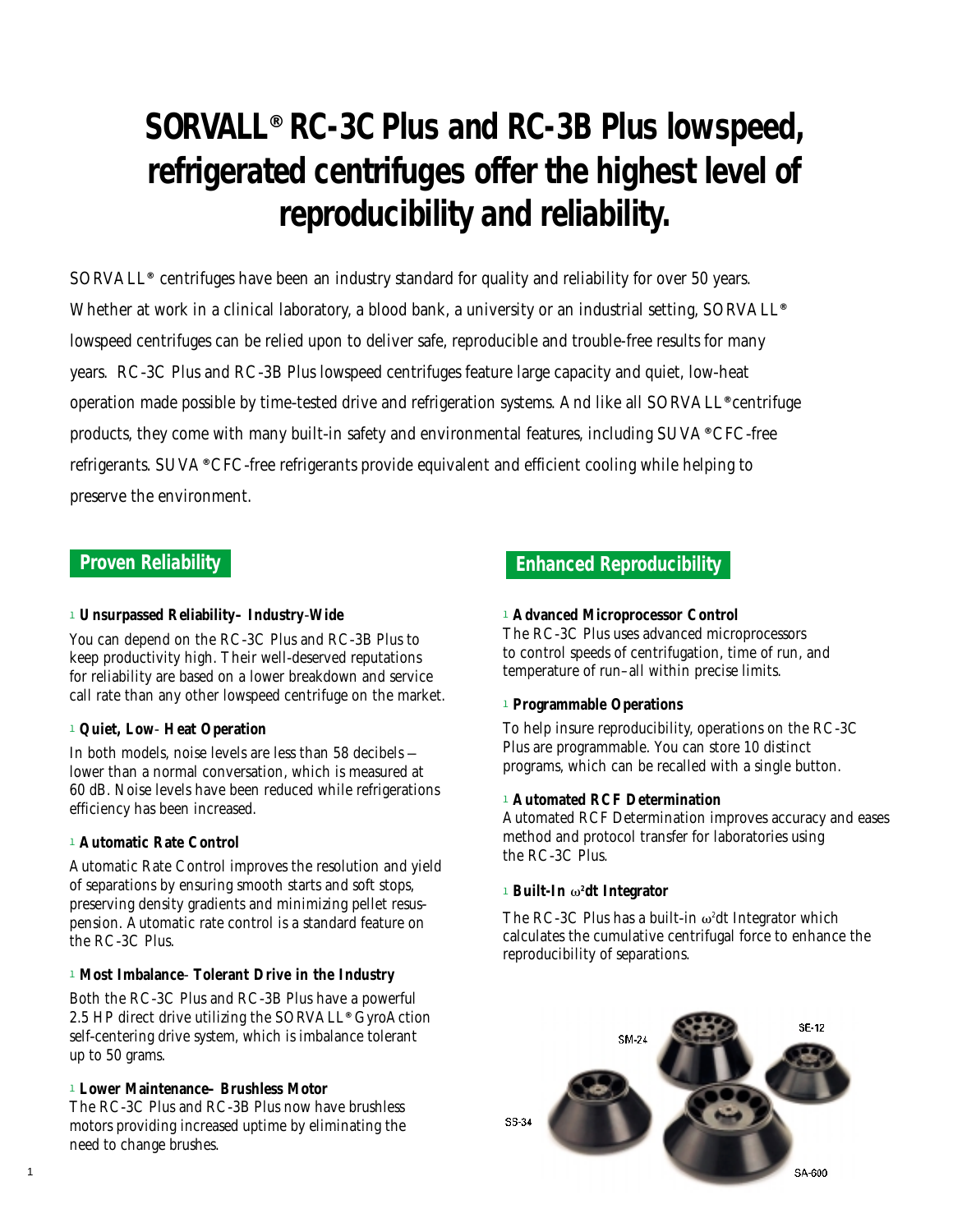

### **Outstanding Versatility**

HL-2B

### **Rotor and Adapter Compatiblity** l

You can choose from twelve rotors and a full line of adaptors, tubes, and bottles. Choices include five low-speed swinging-bucket rotors, one RIA-rack rotor, one lowspeed fixed-angle biocontainment rotor, and four fixed-angle and one swinging-bucket superspeed rotor.

### **Widest Range of Rotors and Adapters in the Industry** l

Both the RC-3C Plus and RC-3B Plus accept a wide range of rotors and adapters. These multiple, mix and match configurations let you spin tubes as small as 1.5 mL or process bottles as large as 1,000 mL. They will also accept a wide variety of blood bag configurations including doubles, triples, quads and quints.

### **The SORVALL**® **Advantage**

All SORVALL® brand centrifugation products are part of a coordinated system of products and services designed to provide your facility with the quality equipment and support. From sales to applications assistance to on-time, in-field service and continuous product improvements, the SORVALL® Advantage has made Kendro Laboratory Products a better choice for centrifugation needs worldwide

### **Biohazard Protection** l

SORVALL® products are unmatched in biohazard protection. A full line of SORVALL® lowspeed rotors has been designed specifically for maximum biosafety containment protection from infectious, radioactive and other hazardous materials in the event of tube failure. SORVALL® rotors are independently tested for biocontainment by the Centre for Applied Microbiology and Research, Biosafety Testing Section, Porton Down, U.K.

### **Excellent Service Support** l

Our team of skilled, factory-trained Field Service Engineers keep your SORVALL® centrfuges in top condition using only original, factory-manufactured parts. A wide range of service agreements are available for every budget. Help is available 24 hours a day in many locations.

### **Applications Lab Support** l

From blood components to viruses to whole cell separations for research or clinical use, our full-time staff of specialists are available to answer questions and help optimize protocols. In addition, new updated application materials are provided to all SORVALL® users.

### **ISO 9000 Registered** l

SORVALL® brand products are designed, manufactured and serviced under an ISO 9001 registered quality system.

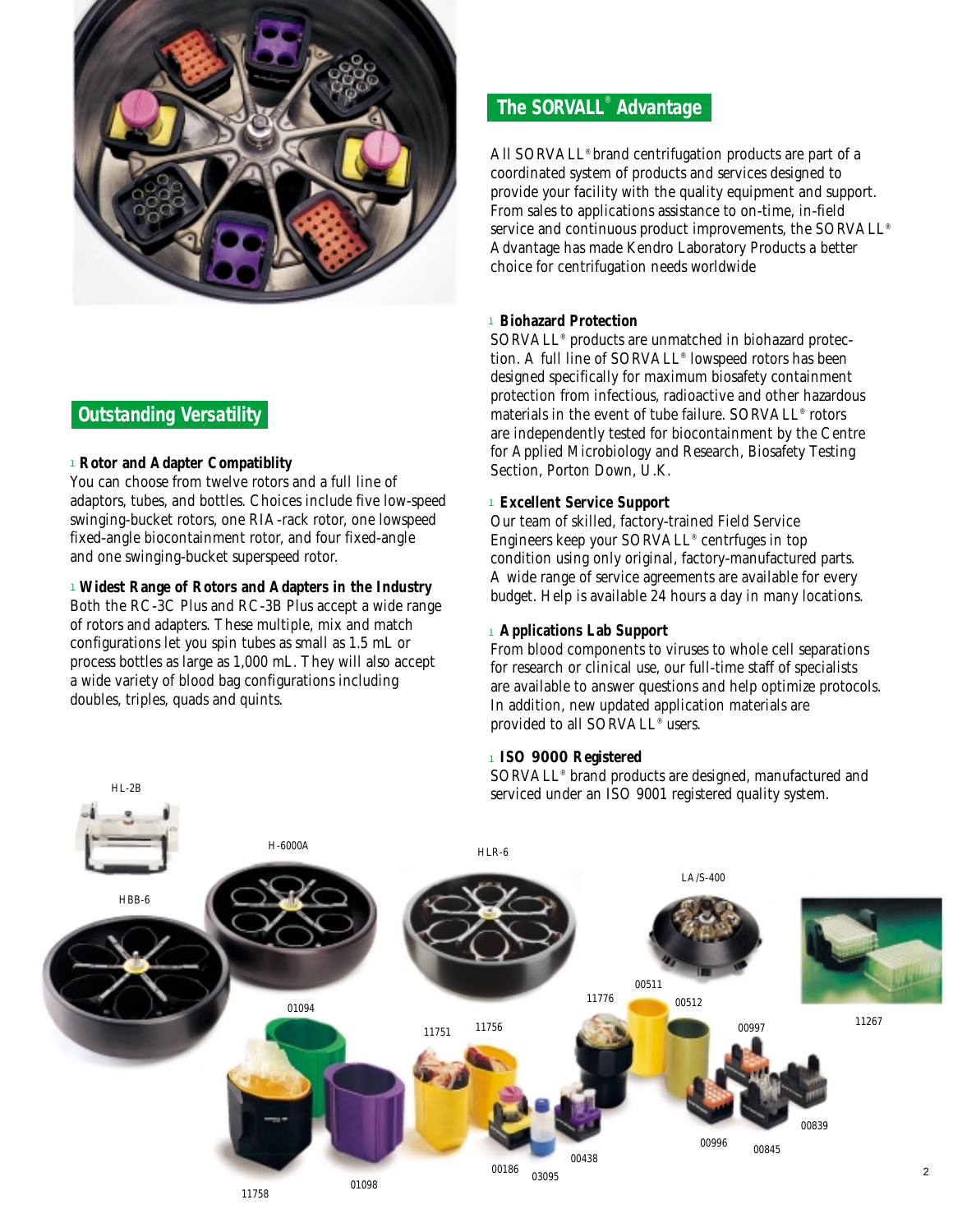## **SORVALL<sup>®</sup> RC-3C Plus Lowspeed Centrifuge.** Fully-featured, microprocessor-controlled operation.





TIMED/ω<sup>2</sup>dt switch activates accumulation of @2dt for run-to-run reproducibility.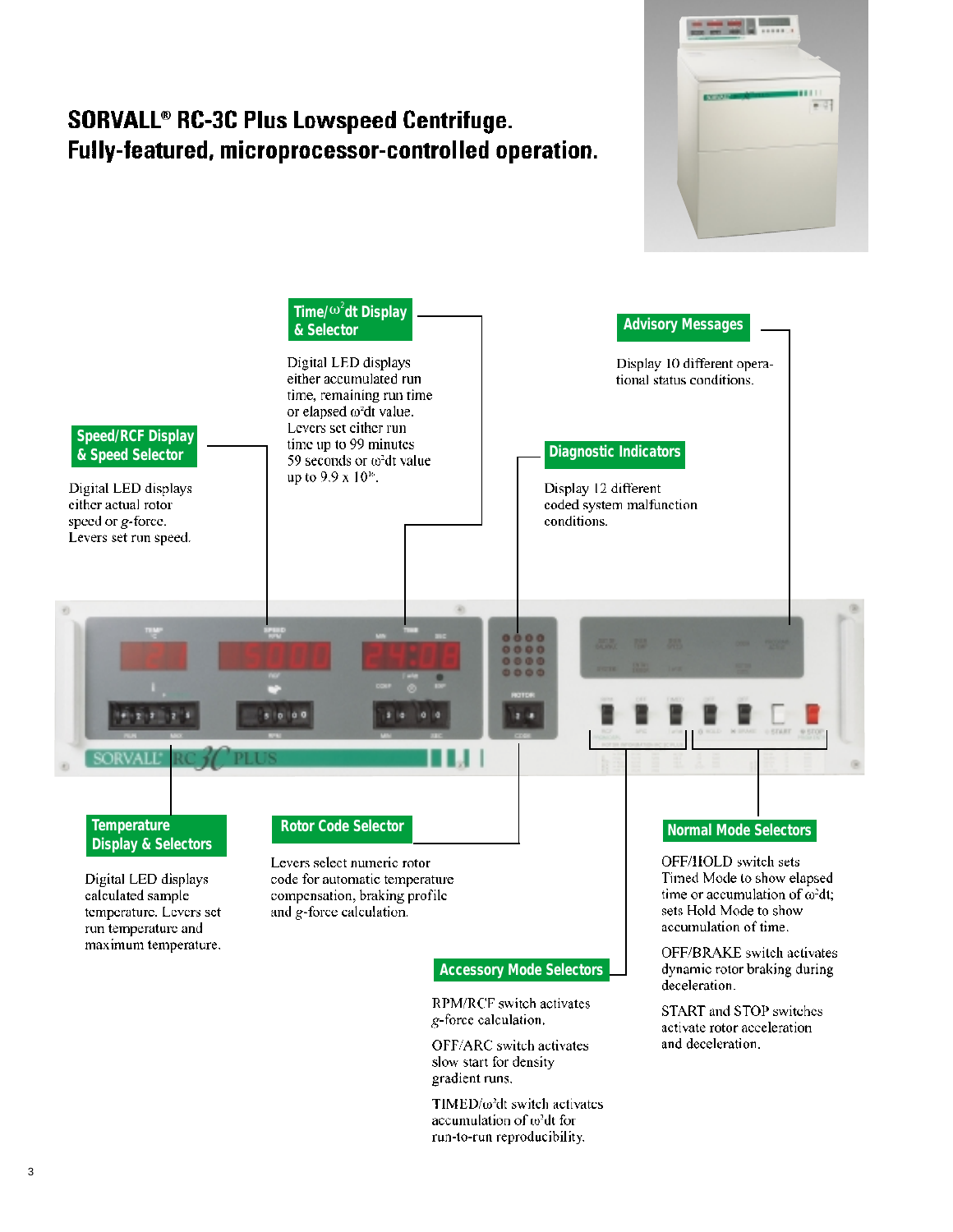# **A 222 Call 9: 9:**



**SORVALL® RC-3B Plus Lowspeed Centrifuge.** 

Easy-to-use, economical operation.

### **Imbalance Light**

Illuminates when rotor is imbalanced.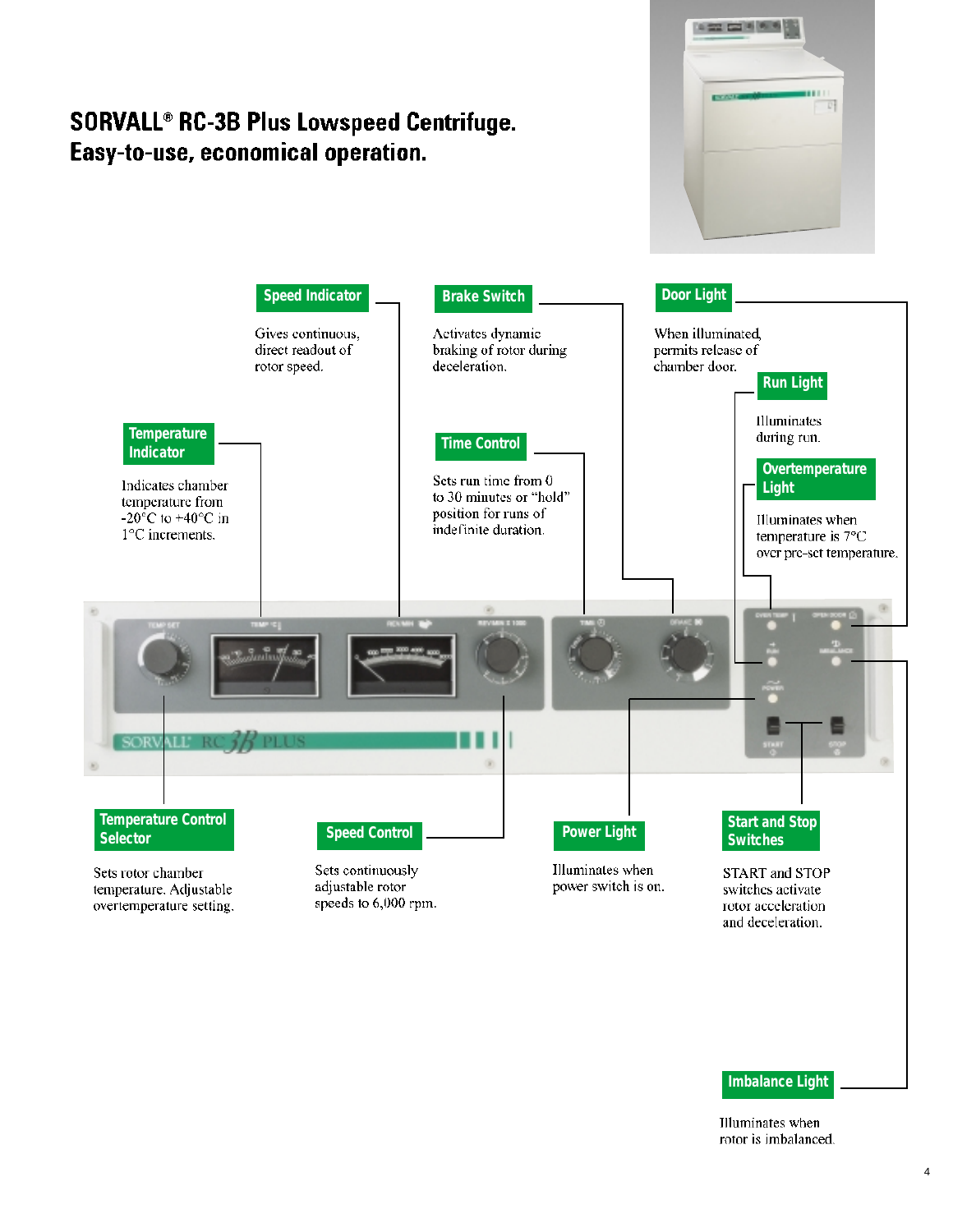

### **Rotor Compatibility**

| Rotor<br>Type                | <b>Max Speed</b><br>(rpm) | <b>Max</b><br>RCF(g) | <b>Tube</b><br>Angle | Max. Capacity<br>(place x mL) | <b>Volume</b><br>Range (mL) | Catalog<br><b>Number</b> |
|------------------------------|---------------------------|----------------------|----------------------|-------------------------------|-----------------------------|--------------------------|
| $HBB-6$                      |                           |                      |                      | 6 x 500ml blood bages         |                             |                          |
| <b>Swinging Bucket</b>       | 5.000                     | 7.100                | $90^\circ$           |                               | 1.400                       | 11753                    |
| H-6000A 6 Place              |                           |                      |                      |                               |                             |                          |
| Swing ing Bucket             |                           |                      |                      |                               | $1.5 - 1.000$               |                          |
| featuring Biocontainment     | 5,000                     | 7.300                | $90^\circ$           | 6x1.000                       | microplate                  | 11250                    |
| HLR 6-place                  |                           |                      |                      |                               |                             |                          |
| <b>Swinging Bucket Blood</b> |                           |                      |                      |                               |                             |                          |
| <b>Bag Rotor</b>             | 5,000                     | 7,200                | $90^\circ$           | 6 x 500ml blood bags          | 1,400                       | 11350                    |
| $Hb-12$                      |                           |                      |                      |                               |                             |                          |
| <b>Swinging Bucket</b>       | 2,900                     | 2,500                | $90^\circ$           | 12 x blood bags*              | 1,600                       | 11276                    |
| H-2000B 8-Place              |                           |                      |                      |                               |                             |                          |
| <b>Swinging Bucket</b>       |                           |                      |                      |                               | $0.25 - 250$                |                          |
| featuring iocontainment      | 2,800                     | 2,300                | $90^\circ$           | 8 x 250                       | microplate                  | 11140                    |
| LA/S-400 Biocontainment      |                           |                      |                      |                               |                             |                          |
| Rotor System                 | 6,000                     | 5.600                | $45^\circ$           | $8 \times 50$                 | $12 - 50$                   | 11800                    |
| HL-2B Tube Rack              |                           |                      |                      | Varies w/rack                 | RIA tube                    |                          |
| Rotor for RIA                | 3.300                     | 2,000                | $90^\circ$           | system used                   | racks                       | $***$                    |
| $HS-4$                       | 6,000                     | 6,900                | $90^{\circ}$         | $4 \times 250$                | $1 - 250$                   | $38018$ <sup>V</sup>     |
|                              |                           |                      |                      |                               |                             |                          |
| $SS-34$ †                    | 6,000                     | 4,300                | $34^{\circ}$         | 8 x 50                        | $1 - 50$                    | 28020                    |
| SA-600†                      | 6,000                     | 5,200                | $34^{0}$             | $12 \times 50$                | $1 - 50$                    | 28500                    |
| $SE-12$                      | 6.000                     | 3.750                | $40^{\circ}$         | $12 \times 14$                | $1.5 - 14$                  | 27004                    |
| $SM-24$                      | 6.000                     | 4,450                | $40^{\circ}$         | 24 x 16                       | $1.5 - 16$                  | 29017                    |

\*\* Catalog number depends on RIA Tube Rack System Used. ▼▼ Based on outer row.

5 † Requires use of drive adapter, Catalog Number 55222.

 $\blacktriangledown$  Has four carrier systems available separately: 00479, 00480, 00481, 00482.<br> $\blacktriangledown\blacktriangledown$  Based on outer row.

**TIII**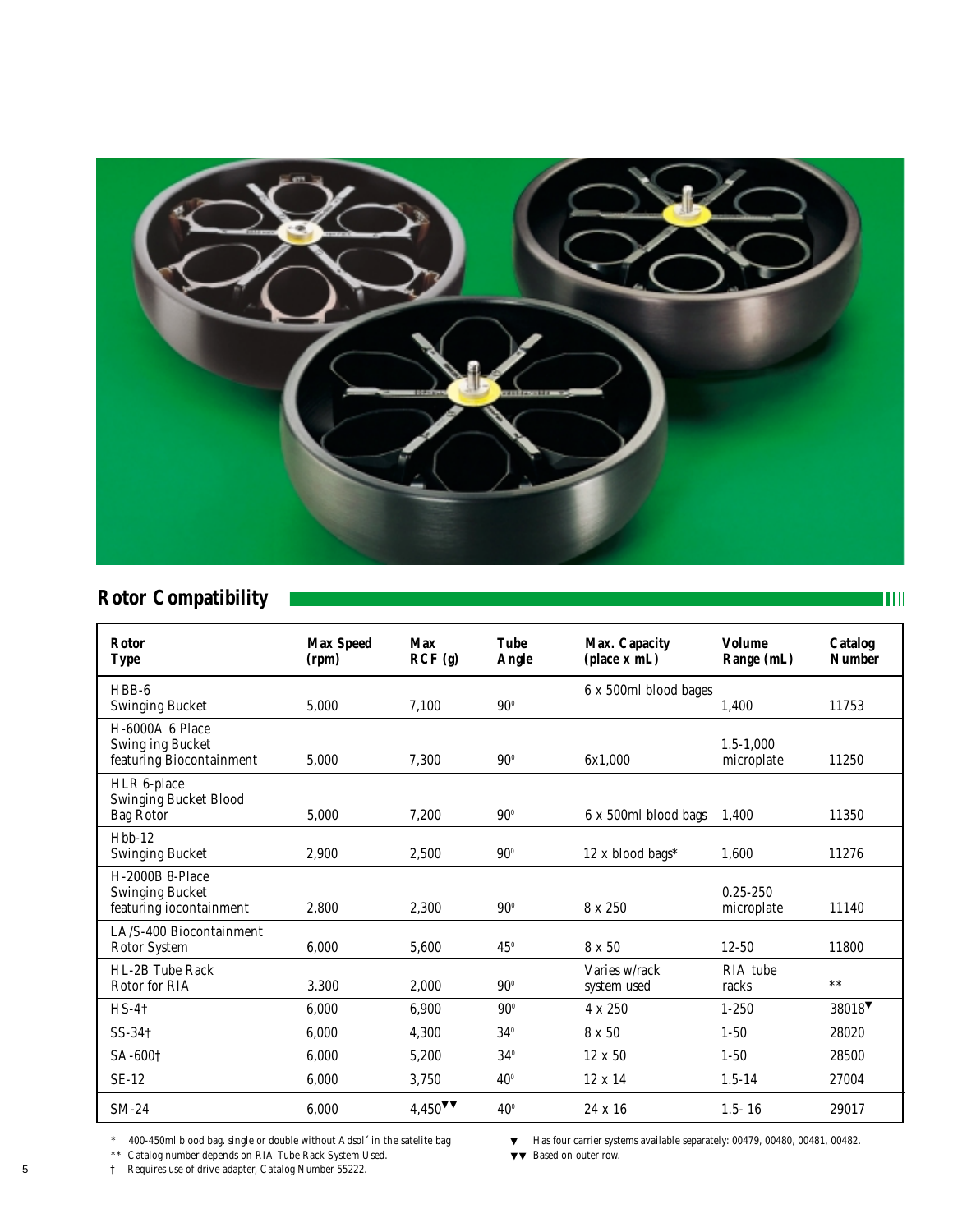### **Specifications**

|                                    | <b>RC-3B Plus</b>                                          | <b>RC-3C Plus</b>                                         |
|------------------------------------|------------------------------------------------------------|-----------------------------------------------------------|
| Maximum Rotor Capacity             | 6 x1,400 mL                                                | Same                                                      |
| Motor system                       | High-torque Gyro-Action<br>direct drive, 2.5 HP, brushless | Same                                                      |
| Maximum Speed                      | 6,000 rpm                                                  | Same                                                      |
| Maximum force                      | 7,200 g                                                    | Same                                                      |
| Speed control                      | 150 rpm to 6,000 rpm                                       | Same                                                      |
| Speed Control Range                | 100 rpm increments                                         | 10 rpm increments                                         |
| <b>Speed Control Accuracy</b>      | $\pm 20$ rpm or 1%                                         | Same                                                      |
| Automatic Rate Control             | Unavailable                                                | Accel control to 250 rpm<br>Decel control from 500 rpm    |
| <b>Braking System</b>              | Variable dynamic                                           | Electronic dynamic                                        |
| <b>Imbalance Detector</b>          | 50 gram tolerance                                          | Same                                                      |
| <b>Temperature Control Range</b>   | $0^\circ$ to $+$ $30^\circ\mathrm{C}$ at full speed        | Same                                                      |
| Temperature Control Accuracy       | $\pm 3$ °C of set temperature                              | $\pm 2^{\circ}$ C of set temperature                      |
| <b>Operating Temperature Range</b> | -20 $^{\circ}$ C to 40 $^{\circ}$ C                        | -20 $\overline{C}$ to 40 $\overline{C}$                   |
| <b>Overtemperature Protection</b>  | $7^{\circ}$ C above pre-set                                | Same                                                      |
| <b>Timer</b>                       | 0 to 30 minutes with HOLD<br>1 minute increments           | 0 to 99 minutes, 59 seconds<br>with HOLD                  |
| Programs                           | None                                                       | Up to 10 stored in internal memory                        |
| $\omega^2$ dt Integrator           | Unavailable                                                | Standard, accumulates<br>value up to 9.9x10 <sup>16</sup> |
| <b>RCF</b> Determination           | Unavailable                                                | Standard for any rotor<br>speed selected                  |

### **Electrical Requirements**

Equipped with 3- wire cord and 3- prong cap for Hubbell receptacle No. 9330

| <b>RC-3B Plus</b>                                     | <b>Catalog Number</b> | <b>RC-3C Plus</b>                  | <b>Catalog Number</b> |  |  |
|-------------------------------------------------------|-----------------------|------------------------------------|-----------------------|--|--|
| 208 V, 60 Hz, 30 A, single phase                      | 55498                 | 208 V, 60 Hz, 30 A, single phase   | 56147                 |  |  |
| 220 V, 60 Hz, 30 A, single phase                      | 55561                 | 220 V, 60 Hz, 30 A, single phase   | 56152                 |  |  |
| 230 V, 60 Hz, 30 A, single phase                      | 55499                 | 230 V, 60 Hz, 30 A, single phase   | 56148                 |  |  |
| 240 V, 60 Hz, 30 A, single phase                      | 55566                 | 240 V, 60 Hz, 30 A, single phase   | 56157                 |  |  |
| 220 V, 50 Hz, 30 A, single phase                      | 55500                 | 220 V, 50 Hz, 30 A, single phase   | 56149                 |  |  |
| 240 V, 50 Hz, 30 A, single phase                      | 55565                 | 240 V, 50 Hz, 30 A, single phase   | 56156                 |  |  |
| Equipped with CEE-17 approved line cord and connector |                       |                                    |                       |  |  |
| 230 V, 50 Hz, 30 A, single phase                      | 55563                 | $230$ V, 50 Hz, 30 A, single phase | 56154                 |  |  |
| 230 V, 50 Hz, 15 A, polyphase                         | 55592                 | 230 V, 50 Hz, 15 A, polyphase      | 56162                 |  |  |

### **Dimensions and Weight**

|--|

| Width                  |
|------------------------|
| Depth                  |
| Rotor Chamber Diameter |
| Weight (Uncrated)      |
| Weight (Crated)        |

Top of deck: 94cm (37in.) Top of panel: 121cm (48in.) 76 cm (30 in.) 102 cm (40 in.) 58 cm (23 in.) 308 Kg (678 lbs) 330 Kg (727 lbs)

**TITIN** 

**TETHE** 

**TIIII**